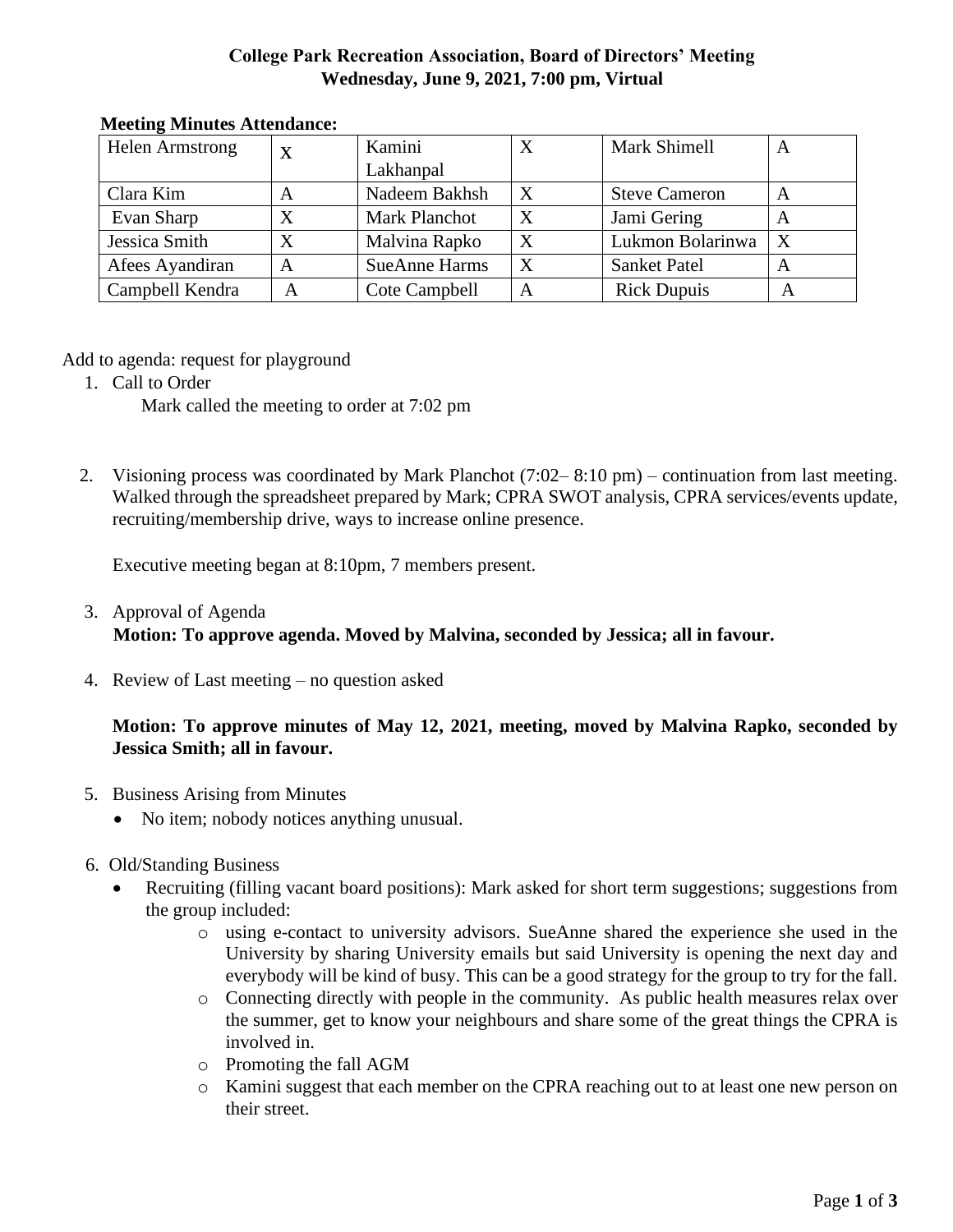It was agreed to get a form of Eblast for reaching out - Lukmon to investigate online newsletter templates.

- Revenue Loss of revenue over this past year and a half has been a concern shared by all executive. Mark reminded the group that all Associations are struggling with this loss in revenue over the pandemic. Discussing strategies on collecting more memberships & program registration will be the key to balancing the annual budget. Fundraising is another way some Associations are raising funds to help in projects or events they want to offer.
- Newsletter Ad Policy Mark mentioned that there have been some recent advertising requests for both the newsletter and our social media. This raises the question of does our advertising policy provide guidance in all the advertising methods CPRA uses. **Action:** Mark to meet with Jessica, Kamini and Lukmon to discuss this policy.
- 7. New Business
	- Signing Authority: Evan requested that a new executive member be given authority to sign cheques issued by the College Park Recreation Association (CPRA). This additional executive would be to replace the President (Helen) who has resigned.

## **Motion: To remove Helen Armstrong as having signing authority for the CPRA and replace her with Jessica Smith. Moved by Evan, seconded by Nadeem; all in favour.**

- Fall AGM Planning: With the AGM normally offered in September, there are several items discussed. Decisions made were:
	- 1. Malvina volunteered to chair the AGM if this role remains vacant by then.
	- 2. Food/venue the group discussed different times/locations for this AGM. It was decided that a weekend afternoon "pizza in the park" AGM style of event would be fun and may bring out families to take part in the AGM. Malvina suggested Saturday, **September 18th @ 12:30pm – 2:00 pm;** group agreed.
	- 3. Outdoor Entertainment Malvina suggested getting an outdoor entertainment for the kids.
	- 4. SueAnne suggested doing something extra and budget friendly. Nerf gun war (getting grade 8 volunteer with \$5 gift card). SueAnne suggested getting equipment – speaker, screen/projector – all in favour.
	- 5. Kendra/Malvina agreed to begin planning the coordination of the food & details of the AGM (board will assist once "to do" list is created).
	- 6. Pre-AGM meeting group agreed to meet on **Sept 8th** (7 pm, at outdoor rink) to take a tour of the supplies CPRA has, and to finalize details of AGM.

#### **Motion: To budget \$750 for AGM. Moved by Evans, seconded by Malvina; all in favour.**

- 8. Information Reports (note: only executive reports with details to document will be listed)
	- a) Newsletter Editor Kamini advise that we should have all necessary information for the next newsletter by minimum of 15 days (sept 3<sup>rd</sup>) prior to AGM. She set deadline to receive all information to August  $1<sup>st</sup>$ .